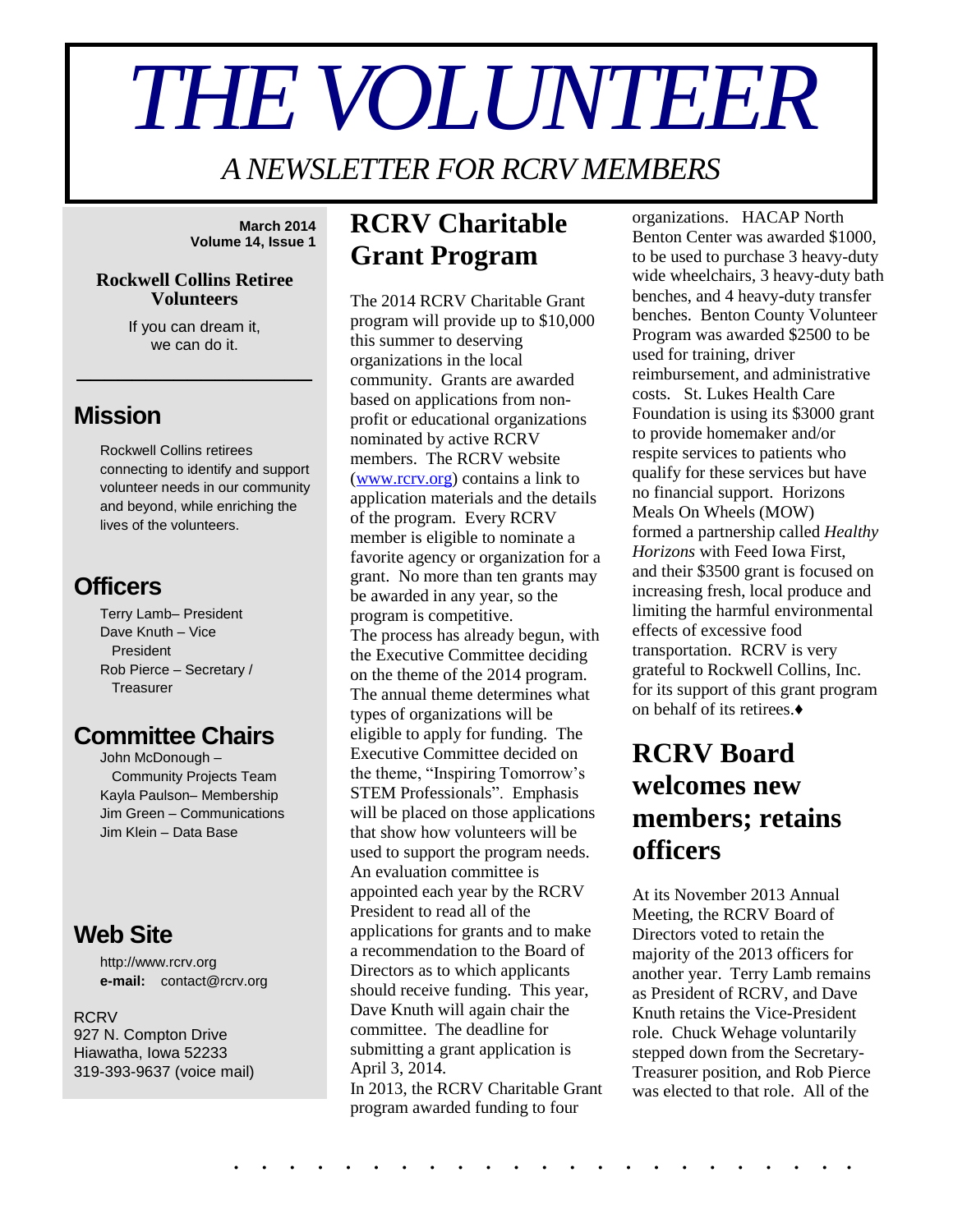#### **Mrch 2014**

committee chairs were able to keep their jobs, as listed on the left banner on page one.

Members of the Board remained essentially unchanged for 2014. However, Kathy Horan from Aging Services, Laura Nass from Horizons, and Kristen Weaverling from the Salvation Army were elected to fill open seats on the Board. The entire list of the Board members may be viewed at [www.rcrv.org.](www.rcrv.org) Congratulations to everyone on their election for 2014! ♦

## **2013 President's Report Terry Lamb**

RCRV has had another good year. We are slowly improving our way of doing things and continuing to provide more services for our clients. A few of the more visible efforts include:

The WRAP program continues to be a big show piece for the organization. Each year the WRAP volunteers under the direction of Angie Ehle build more ramps. This has been a great boon to handicapped clients. Lots of the people in the community are aware of these efforts.

SHIIP medical insurance advice literally helps hundreds of individuals get the right health insurance and to get their insurance problems solved.

The Collins Museum is finally moving to higher levels with much support from RCRV members. This legacy is important to the area and to Collins history with many untold Collins accomplishments coming to

light and being formally documented for the first time.

Recognition awards continue to be received by RCRV members for their outstanding volunteer work. Additionally, RCRV supports these award ceremonies by ushering and directing traffic.

Once again, the\$10,000 from the RCI Foundation was awarded to deserving programs in the community.

It is especially important to recognize all the effort members provide to support many other nonprofit causes that don't get lots of attention, but which are extremely important to the recipients and the community. **I would personally like to thank each of these individuals.** Our members continue to log over 40,000 hours a year in volunteer efforts.

The non-profits we rely on to provide guidance to RCRV in finding matches for our volunteers and the clients are invaluable to RCRV efforts.

We continue to increase our membership: 233 volunteers, 16 new members in 2013, 145 members have reported hours this year (still need to encourage volunteers to report hours)

The top five organizations that RCRV has logged volunteer hours for in 2013 are:

| <b>RCRV</b>               | 14578 |
|---------------------------|-------|
| <b>SHIIP</b> (St Lukes)   | 5508  |
| <b>REACT</b> Center       | 4870  |
| <b>Marion Food Pantry</b> | 1263  |
| <b>WRAP</b>               | 1161  |

As a begging organization with no bank account or money, it is obvious that the great support of RCI, UWECI and RSVP, their representatives (Melanie Richert & Kayla Paulson) and the diligent work of the RCRV Officers and Committees is essential for our success.

Thanks to all who have made 2013 a successful year for helping the community. ♦

## **Answers to your Medicare Questions**

## **John McDonough**

Since Open Enrollment is over, many of you encounter various Part C and/or Part D questions. I thought this would be a great time to review a few of these topics.

#### **How can a client change plans after the OEP?**

If a person is on Medicare and Medicaid, or if a person is a resident of a nursing home, then he or she can change Part D plans monthly. See your local SHIIP counselor for assistance.

## **Medicare Advantage Plans:**

1. Medicare Advantage Disenrollment Period – between January 1 and February 14, you could have left your Medicare Advantage Plan and switched back to Original Medicare. You could have changed to a Medicare drug plan, even if your current MA plan did not have drug coverage. Obviously, this can't be done this year due to the current date. Simply

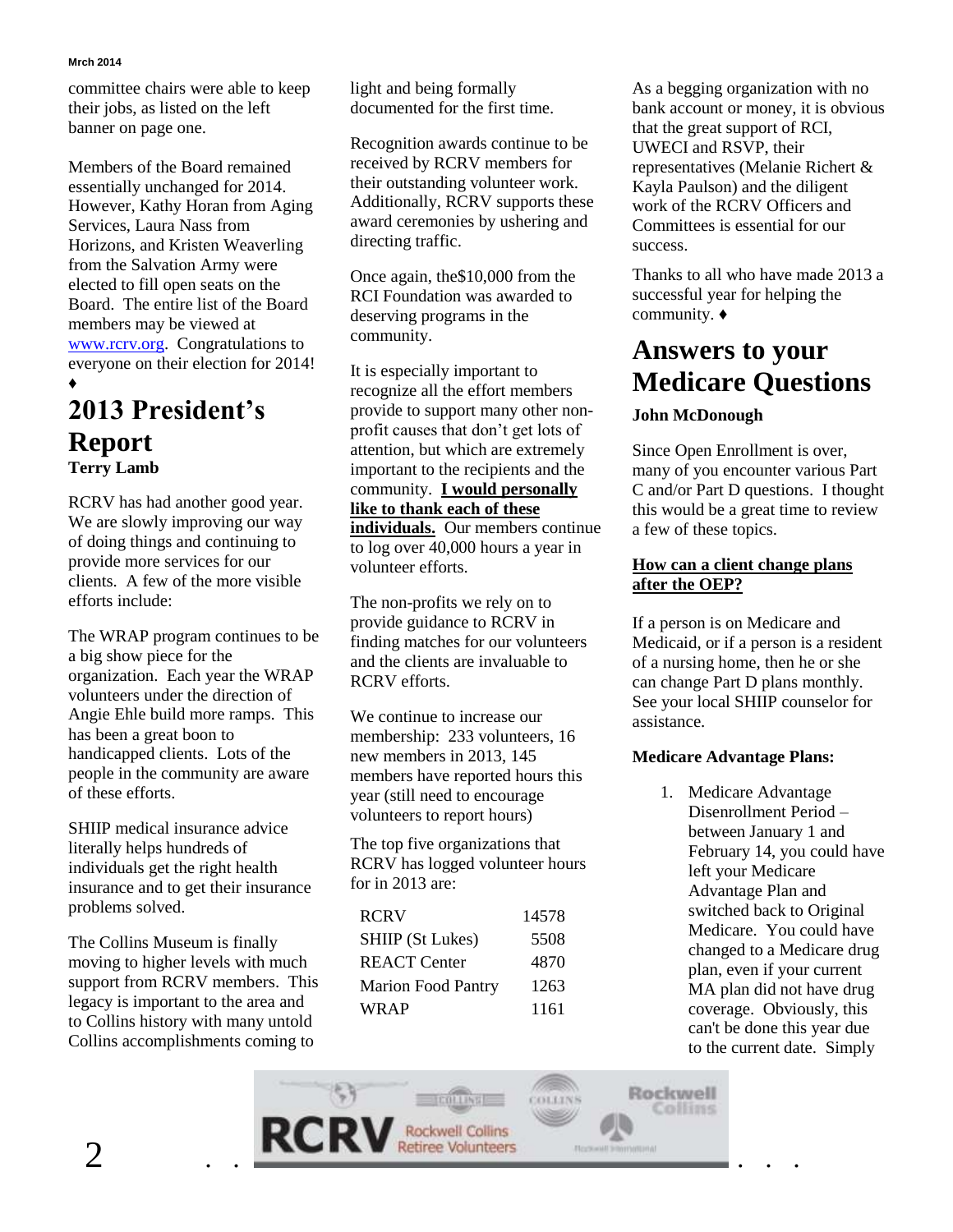mark your calendar for next year that if you want to change plans in that time frame, you need to contact Extend Health to get it done.

2. Special Needs Plans – any time during the year you can enroll in a Special Needs Plan if you meet the criteria. See a counselor for that criteria.

#### **Medicare Advantage and PDP plans:**

5-Star Enrollment Period – We **do not** have any 5-Star Prescription Drug Plans this year. This enrollment option can only be used to enroll someone in the Medical Associates Cost Plan or one of the Gundersen Senior Preferred Medicare Advantage plans. It can be used one time between December 8, 2013 and November 30, 2014.

#### **Low-Performing Plan Special Enrollment Period**

Low-Performing Plan Special Enrollment Period – If you are enrolled in a PDP, MA or MA-PD plan with an overall rating of less than 3 stars for three consecutive years, you get a Special Enrollment Period to change to a plan with a 3 star rating or higher. You must call 1-800-Medicare to enroll. This SEP can be used anytime during the year.

### **When can Part D Plans change their formulary?**

Except when the Food and Drug Administration deems a Part D drug unsafe or a manufacturer removes a Part D drug from the market, a Part D plan **cannot remove** a covered Part D drug from its formulary, or make any change in preferred or tiered cost –sharing status between the beginning of the Open

Enrollment Period and 60 days after the beginning of the contract year. So the first time a beneficiary should see a negative formulary change is March 1.

### **What Part D transition policies are in place to ensure beneficiaries are not left without coverage?**

Sometimes people find after a new year starts or they change plans during the year, that a drug they took previously is not covered by their Part D plan. Part D plans are required to provide a transition supply of ongoing medication to give beneficiaries adequate time to talk to their prescriber to move to a drug that is on a plan's formulary or file a formulary exception request. These rules are particularly important for low income beneficiaries receiving **extra help** who were automatically reassigned to new plans which may or may not cover their medications.

#### **When a brand name drug becomes generic, when can you expect it to appear on the Plan Finder?**

It takes at least six months from the time the generic drug is approved by the FDA before it appears on the Plan Finder. Until the generic appears in the Plan Finder, you will need to call the plan to see if they cover the generic and its cost. The list of drugs scheduled to become available as generic in 2014 are available at any of the area SHIIP offices.

### **How can you help your clients reduce their drug costs?**

Pharmaceutical assistance is available from some drug manufacturers for people whose drugs are not covered by their Part D plan or coverage becomes reduced in the coverage gap. There are income and resource requirements and they vary by company. Contact your local SHIIP office for assistance. ♦

## **Volunteer Opportunities Abound**

There are many readers of this newsletter who may want to donate some of their retirement hours volunteering, but they have not found a way to connect, or they feel that their talents may not match the needs of an organization. Let us persuade you to jump in!

United Way's RSVP, a 55+ Initiative, offers volunteer opportunities for every skill set, interest, and schedule. If you are looking for an opportunity to share your time, talents and passion with our community, take advantage of RCRV's relationship with United Way's RSVP.

Kayla Paulson is the RSVP, a 55+ Initiative Coordinator at United Way of East Central Iowa and RCRV's Membership Director; she connects volunteers that are 55 or better with opportunities at almost 90 non-profits in the community. If you know what you want to do, Paulson can help make that connection, or RSVP offers volunteer placement services to help you explore possibilities and determine what you may be good at and enjoy doing.

Volunteer opportunities range from the traditional assistive devices and technologies that RCRV is wellknown for to tutoring youth. There is currently high demand for volunteers to serve in a variety of roles including: